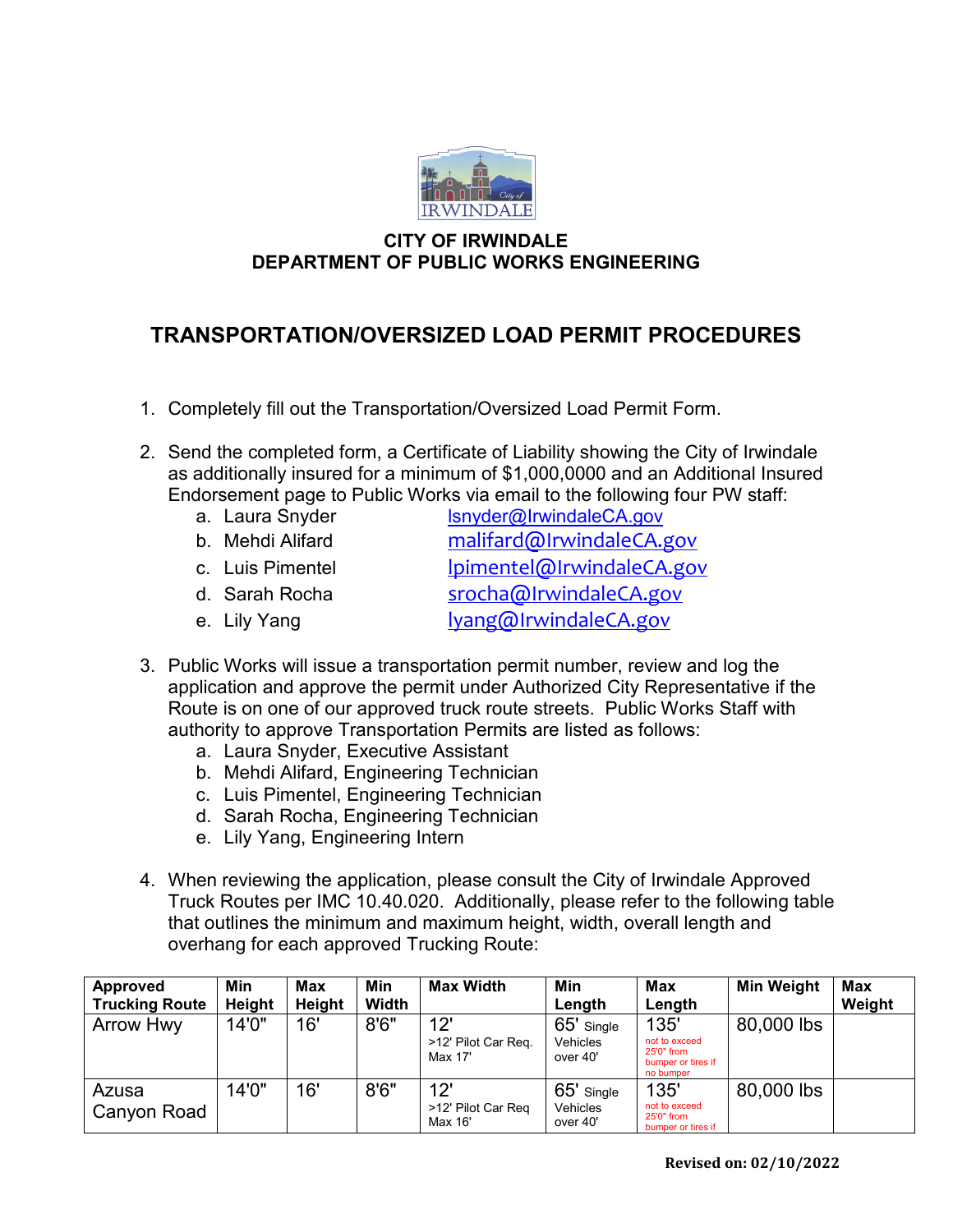|                                 |       |     |       |                                      |                                               | no bumper                                                              |            |  |
|---------------------------------|-------|-----|-------|--------------------------------------|-----------------------------------------------|------------------------------------------------------------------------|------------|--|
| <b>Buena Vista</b><br><b>St</b> | 14'0" | 16' | 8'6'' | 12'<br>>12' Pilot Car Req<br>Max 17' | 65' Single<br>Vehicles<br>over 40'            | 135'<br>not to exceed<br>25'0" from<br>bumper or tires if<br>no bumper | 80,000 lbs |  |
| <b>Cypress St</b>               | 14'0" | 16' | 8'6'' | 12'<br>>12' Pilot Car Req<br>Max 16' | 65' Single<br>Vehicles<br>over 40'            | 135'<br>not to exceed<br>25'0" from<br>bumper or tires if<br>no bumper | 80,000 lbs |  |
| <b>Foothill Blvd</b>            | 14'0" | 16' | 8'6'' | 12'<br>>12' Pilot Car Req<br>Max 17' | 65' Single<br>Vehicles<br>over 40'            | 135'<br>not to exceed<br>25'0" from<br>bumper or tires if<br>no bumper | 80,000 lbs |  |
| <b>Invindale Ave</b>            | 14'0" | 16' | 8'6'' | 12'<br>>12' Pilot Car Req<br>Max 16' | 65' Single<br>Vehicles<br>over 40'            | 135'<br>not to exceed<br>25'0" from<br>bumper or tires if<br>no bumper | 80,000 lbs |  |
| Live Oak Ave                    | 14'0" | 16' | 8'6'' | 12'<br>>12' Pilot Car Req<br>Max 16' | 65' Single<br>Vehicles<br>over 40'            | 135'<br>not to exceed<br>25'0" from<br>bumper or tires if<br>no bumper | 80,000 lbs |  |
| Longden Ave                     | 14'0" | 16' | 8'6'' | 12'<br>>12' Pilot Car Req<br>Max 16' | 65' Single<br>Vehicles<br>over 40'            | 135'<br>not to exceed<br>25'0" from<br>bumper or tires if<br>no bumper | 80,000 lbs |  |
| Los Angeles<br><b>St</b>        | 14'0" | 16' | 8'6'' | 12'<br>>12' Pilot Car Req<br>Max 16' | 65' Single<br>Vehicles<br>over 40'            | 135'<br>not to exceed<br>25'0" from<br>bumper or tires if<br>no bumper | 80,000 lbs |  |
| Lower Azusa<br>Rd               | 14'0" | 16' | 8'6'' | 12'<br>>12' Pilot Car Req<br>Max 16' | 65' Single<br>Vehicles<br>over 40'            | 135'<br>not to exceed<br>25'0" from<br>bumper or tires if<br>no bumper | 80,000 lbs |  |
| <b>Myrtle Ave</b>               | 14'0" | 16' | 8'6'' | 12'<br>>12' Pilot Car Req<br>Max 16' | 65' Single<br>Vehicles<br>over 40'<br>Max 16' | 135'<br>not to exceed<br>25'0" from<br>bumper or tires if<br>no bumper | 80,000 lbs |  |
| Peck Rd                         | 14'0" | 16' | 8'6'' | 12'<br>>12' Pilot Car Req<br>Max 16' | 65' Single<br>Vehicles<br>over 40'            | 135'<br>not to exceed<br>25'0" from<br>bumper or tires if<br>no bumper | 80,000 lbs |  |
| Rivergrade<br>Rd                | 14'0" | 16' | 8'6'' | 12'<br>>12' Pilot Car Req<br>Max 17' | 65' Single<br>Vehicles<br>over 40'            | 135'<br>not to exceed<br>25'0" from<br>bumper or tires if<br>no bumper | 80,000 lbs |  |
| <b>Stewart Ave</b>              | 14'0" | 16' | 8'6'' | 12'<br>>12' Pilot Car Req<br>Max 16' | 65' Single<br>Vehicles<br>over 40'            | 135'<br>not to exceed<br>25'0" from<br>bumper or tires if<br>no bumper | 80,000 lbs |  |
| <b>Vincent Ave</b>              | 14'0" | 16' | 8'6'' | 12'<br>>12' Pilot Car Req<br>Max 16' | 65' Single<br>Vehicles<br>over 40'            | 135'<br>not to exceed<br>25'0" from<br>bumper or tires if<br>no bumper | 80,000 lbs |  |

The minimum height/width/length/weight is what triggers a transportation permit. The maximum height/width/length/weight represents the maximum load the street can handle.

5. The cost of a single trip Transportation Permit is \$16. An annual permit can be processed for \$90 and is for all approved truck routes per IMC 10.40.020. Annual permits are only valid for one vehicle and are **not** fleet permits.